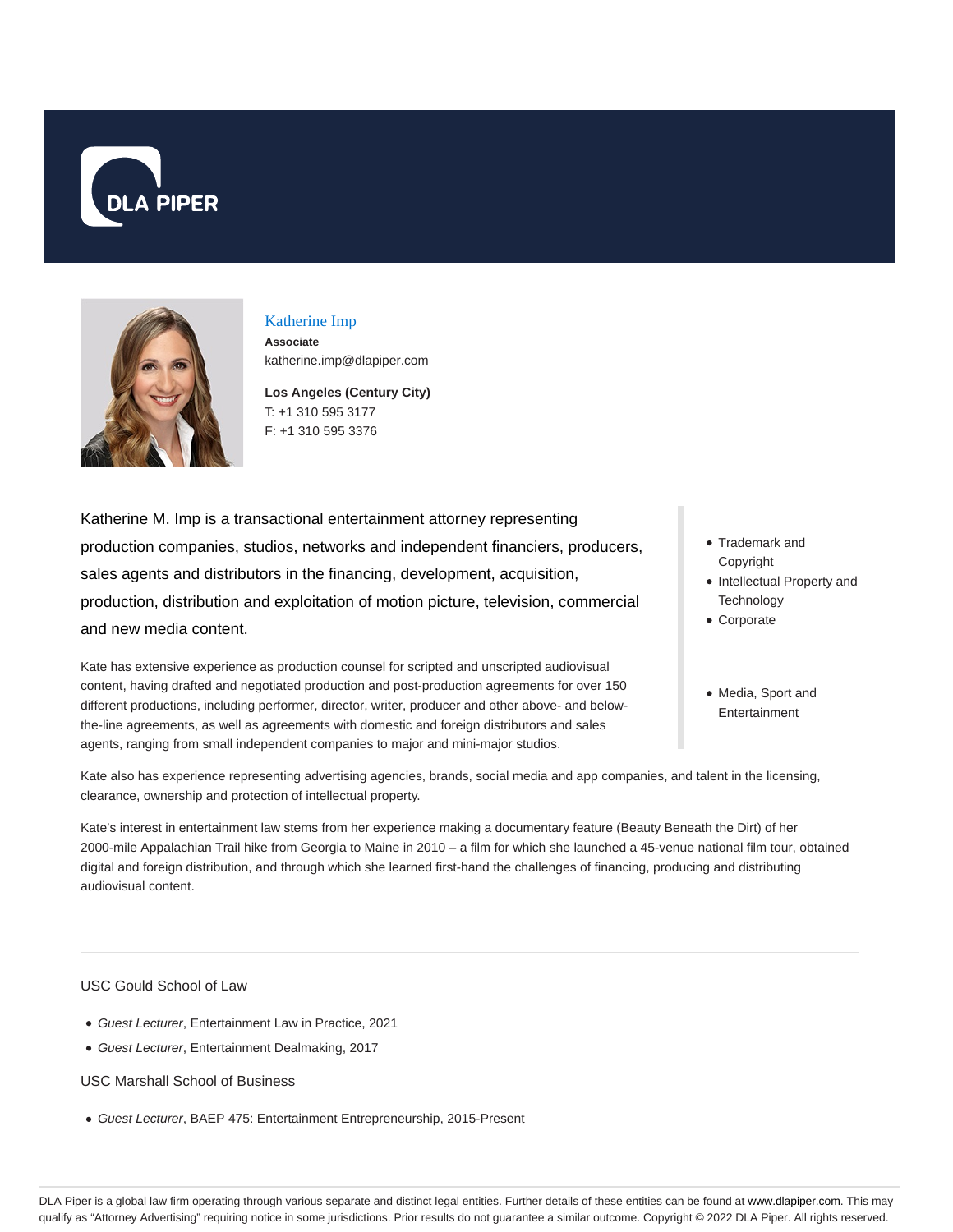- Guest Lecturer, BAEP 423: Management of Small Businesses, 2014-Present
- Guest Lecturer, BAEP 460: Seminar in Entrepreneurship, 2021
- Guest Lecturer, BAEP 450: Fundamentals of Entrepreneurship, 2020

UCLA School of Theater, Film & Television, Professional Programs

Guest Lecturer, Contracts and Negotiations for Entertainment, 2020

UCLA Extension, Certificates in Entertainment

Guest Lecturer, The Art and Business of Producing, 2020

Loyola Marymount University, Business Pathways

Guest Lecturer, Entrepreneurship in Entertainment: Entertainment Law, 2019

Ivy Tech Community College of Indiana

• Adjunct Faculty, Business Law, 2014-17

Hussian College, Relativity School

Guest Lecturer, Entertainment Law, 2017

University of Illinois College of Law

Teaching Assistant, Legal Writing & Analysis, 2008

### Outward Bound

Wilderness Instructor, Intercept Expeditions for At-Risk Youth, 2007

#### Other Speaking Engagements

- Pepperdine University School of Law
- University of Illinois College of Law
- UNC Asheville
- Producers Guild of America
- The Blackhouse Foundation
- Roadmap Writers
- Socialexis

# **CREDENTIALS**

# Admissions

- California
- Illinois

### Clerk Experience

Law Clerk, Hon. Arnold F. Blockman, Champaign County Circuit Court, Sixth Judicial Circuit, 2008

# **Recognitions**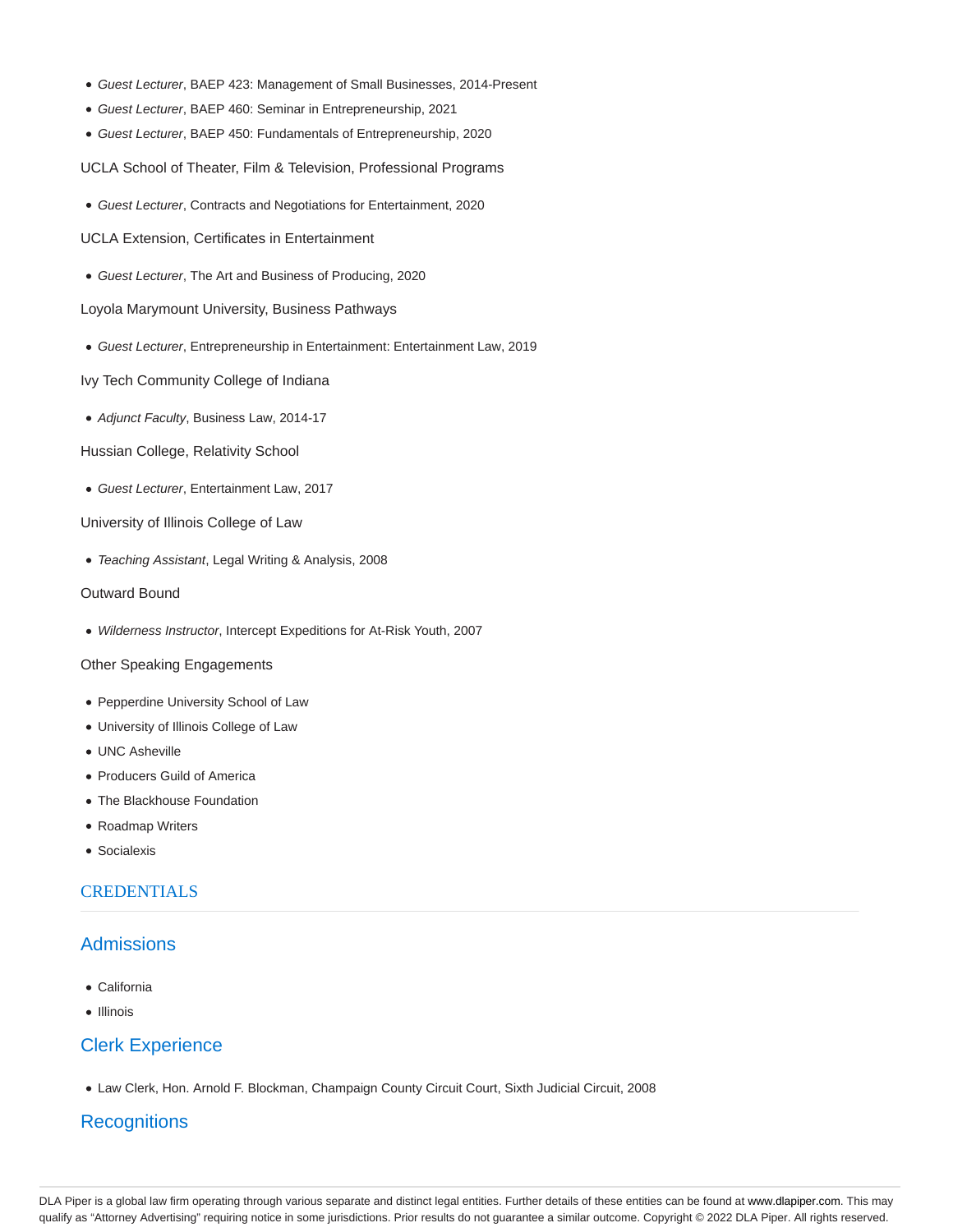- Selected, Variety, "Dealmakers Impact Report," 2020
- Listed, Super Lawyers magazine, Southern California Super Lawyers, "Rising Star," 2015-2019
- Listed, Super Lawyers magazine, Illinois Super Lawyers, "Rising Star," 2014

# **Education**

- J.D., University of Illinois College of Law 2009 cum laude
	- Associate Editor, Illinois Law Review
	- o President, Women's Law Society
- B.A., University of Maryland, College Park 2006 summa cum laude

# **Memberships**

- Member, Beverly Hills Bar Association
- Member, Women in Film Los Angeles
- Member, American Bar Association

### INSIGHTS

# **Publications**

**Exploring the metaverse: What laws will apply?**

22 June 2022 Intellectual Property and Technology News For those intrigued by the metaverse, and for creators building metaverse projects, here are practical considerations.

**Episode 2 - Is the Metaverse the virtual wild, wild west?**

20 June 2022

The Media Sport and Entertainment Law Podcast

In this episode we explore the Metaverse – including discussion of what this new technology is; its applications and potential benefits; key hurdles to consumption; and the anticipated regulatory and IP uncertainties. The team highlight key considerations on how Web 3.0 is expected to change our day-to-day lives and what laws currently apply.

**Exploring the metaverse: What laws will apply?**

22 February 2022

Like any new foundational technology, the metaverse remains confusing and unknown to many. Writing for Chambers TMT 2022, we explore key questions.

# PUBLICATIONS

• Author, "Top Billing for NFTs," Los Angeles Lawyer, May 2022

DLA Piper is a global law firm operating through various separate and distinct legal entities. Further details of these entities can be found at www.dlapiper.com. This may qualify as "Attorney Advertising" requiring notice in some jurisdictions. Prior results do not guarantee a similar outcome. Copyright © 2022 DLA Piper. All rights reserved.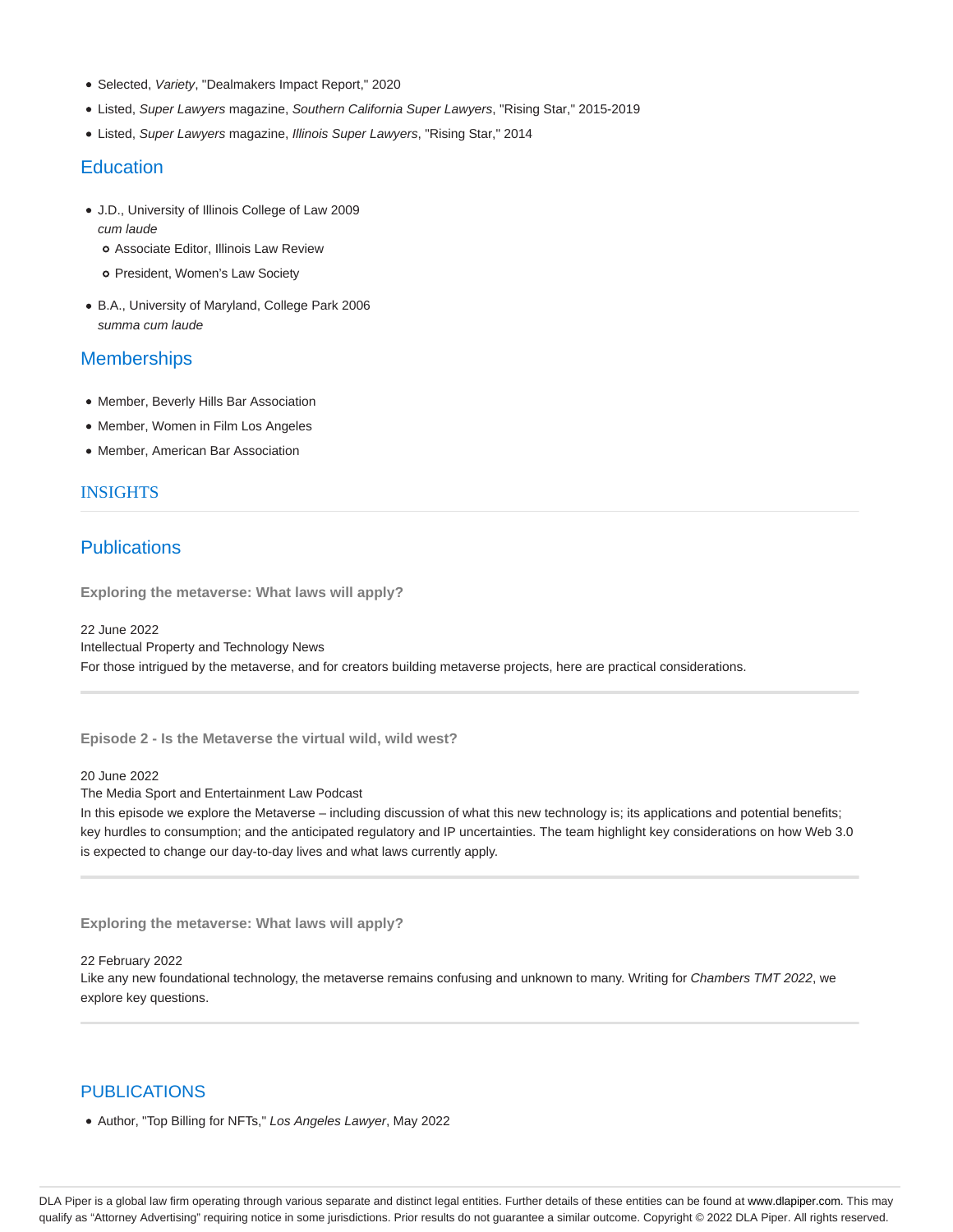- Author, "Networking with Strangers: 6 Ways to Meet People in a New City," Brazen, March 5, 2015
- Author, "Balancing the Right of Publicity and the First Amendment: The Impact of the Hurt Locker Case," American Bar, pg. 49, March 5, 2015
- Author, "IMDb Fights Back on Age Censorship Law," Screen Magazine, January 11, 2017
- Author, "Jared Leto v. TMZ: The Copyright Battle Continues," Screen Magazine, July 28, 2016
- Author, "Cirque du Soleil's Steel Dream is a Legal Nightmare for Justin Timberlake," Screen Magazine, April 8, 2016
- Author, "From Kesha's Legal Battle to Lady Gaga's Oscar Performance: a Prediction about the Battle against Sexual Harassment," Screen Magazine, March 1, 2016
- Author, "Producer Threatens CHIRAQ: Copyright Violation or Publicity Stunt?," Screen Magazine, December 3, 2015
- Author, "The Netflix Tax that Broke the Camel's Back," Screen Magazine, September 17, 2015
- Author, "Nobody Puts Your Old 401(k) in the Corner: Parody or Trademark Infringement?," Screen Magazine, July 6, 2015
- Author, "Street Legal," Screen Magazine, May 13, 2015
- Author, "What Every Independent Film Producer Should Know About SAG-AFTRA," Screen Magazine, April 15, 2015
- Author, "Did EMPIRE steal P. Diddy's life story? P. Diddy Seems to Think So," Screen Magazine, March 5, 2015
- Author, "The Right of Publicity: Why Marilyn Monroe Still Makes More Money Than You ," Screen Magazine, February 18, 2015
- Author, "Why Cutting 'Entertainment Attorney' from the Budget is a Bad Idea," Screen Magazine, January 19, 2015
- Author, "THE INTERVIEW Canceled: FBI Eyes North Korea," Screen Magazine, December 19, 2014
- Author, "Keep it Simple: What You Need to Establish Chain of Title," Screen Magazine, November 19, 2014
- Author, "BATMAN VS... EXTRA? Why You Need to Take the NDA Seriously," Screen Magazine, October 29, 2014
- Author, "Why the Poor Man's Copyright Will Keep You Poor," Screen Magazine, September 24, 2014
- Author, "Employee v. Independent Contractor: Why It Matters," Screen Magazine, August 20, 2014
- Author, "I Want to Tell your Story, Now Gimme the Rights!," Screen Magazine, August 6, 2014
- Author, "The Sole Proprietor Complex: DBA v. Exorbitant Filing Fees ," Screen Magazine, June 27, 2014
- Author, "Internet Defamation: Goodbye Right of Privacy, Hello Free Speech," Screen Magazine, April 28, 2014
- Author, "Inside Hollywood: Financing for the Indie Filmmaker," Screen Magazine, April 14, 2014
- Author, "I'll Take One Tax Credit, Please," Screen Magazine, March 24, 2014
- Author, "Overcoming False Peaks: Professional Development Tips for the Young Lawyer" October 1, 2013
- Author, "How to Accomplish Your Big Goals (Even if They're As Crazy As Making a Movie)," Brazen, August 22, 2012
- Author, "Home is Where the Most Economically Beneficial Laws Are: Finding the Best Location to Incorporate Your Business," Illinois Business Law Journal, April 24, 2008
- Author, "Lawyer-Turned-Entrepreneur: How the Collision of Diverse Careers Can Blend into Success, Illinois Business Law Journal," Illinois Business Law Journal, April 7, 2008
- Author, "The Young and the Restless: the Inevitable Trend of New Graduates towards Solo Practice, Illinois Business Law Journal," Illinois Business Law Journal, February 2, 2008

## **Events**

# **Previous**

**Employment law trends in the Media, Sport and Entertainment sector**

May 26, 2022 | 12:00 - 1:00 pm EST Webinar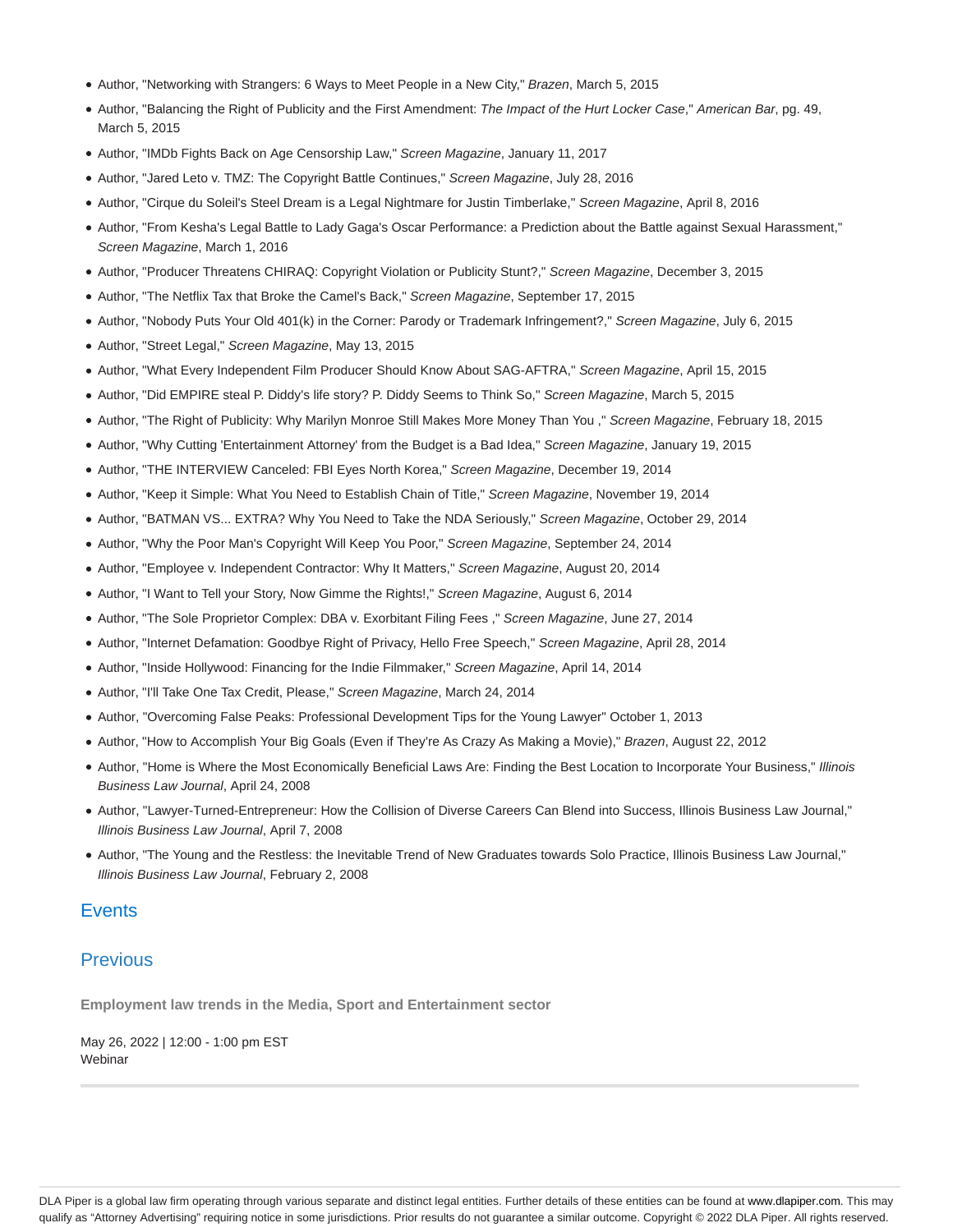# SPEAKING ENGAGEMENTS

- Panelist, "Managing Risk Through Insurance: The Nitty Gritty of Protecting Your Production," Producers Guild of America, August, 3, 2017
- Panelist, "Entertainment Law: Nuts & Bolts", Pepperdine University School of Law, March, 30, 2016
- Interviewee, "WBAI 100th Anniversary Video," Women's Bar Association of Illinois, June, 25, 2014

## **NEWS**

# MEDIA MENTIONS

- "Top Billing for NFTs," Los Angeles Lawyer, May 2022
- "Kate Imp '09 featured in Variety's 2019 Legal Impact Report," Illinois Law Alumni Reporter, April 17, 2019
- "Katherine Imp and Beauty Beneath The Dirt," Illinois State Bar Association, June 2013
- "What it Takes to Succeed at Your Passion Project," Alexis Grant, July 2012
- "Lawyer Documents Epic Journey," Amicus Curious, October 2011

**Four DLA Piper lawyers named to Variety's 2022 Legal Impact Report**

#### 21 April 2022

DLA Piper is pleased to announce that four of its lawyers have been named to Variety's 2022 Legal Impact Report highlighting the top attorneys in the entertainment business.

**Four DLA Piper lawyers named to Variety's 2021 Dealmakers Impact Report**

9 December 2021

DLA Piper is pleased to announce that Tom Ara, Katherine Imp, Alexander Steinberg and Robert J. Sherman have named to Variety's 2021 Dealmakers Impact Report in recognition of their contributions to entertainment deal making in 2021.

**DLA Piper represents TikTok in launch of its first ever NFT collection**

1 October 2021

DLA Piper is pleased to announce its representation of TikTok in the launch of the video platform's first ever non-fungible token (NFT) collection.

**Seven DLA Piper lawyers named to Variety's 2021 Legal Impact Report**

#### 9 April 2021

DLA Piper is pleased to announce that seven of its lawyers have named to Variety's 2021 Legal Impact Report highlighting the top attorneys in the entertainment business.

**Eight DLA Piper attorneys named to Variety's 2020 Dealmakers Impact Report**

#### 10 December 2020

The recently released Variety Dealmakers Impact Report recognizes eight DLA Piper attorneys for their successful contributions to

DLA Piper is a global law firm operating through various separate and distinct legal entities. Further details of these entities can be found at www.dlapiper.com. This may qualify as "Attorney Advertising" requiring notice in some jurisdictions. Prior results do not guarantee a similar outcome. Copyright © 2022 DLA Piper. All rights reserved.